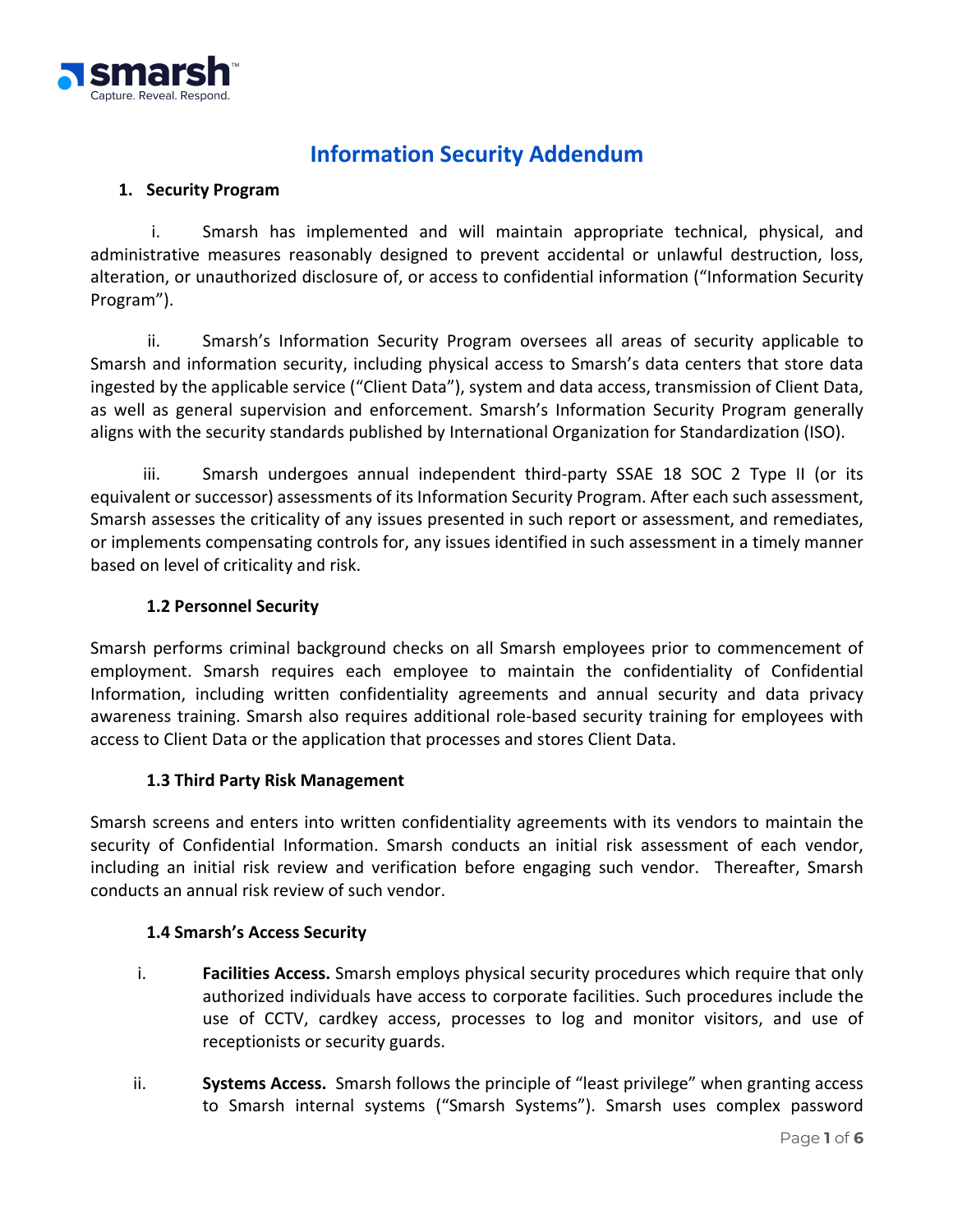

requirements across all Smarsh Systems to minimize password-related access control risks. Smarsh, when reasonably possible and feasible, utilizes multi-factor authentication for access and administration of Smarsh's Systems. Smarsh's information security policies prohibit Smarsh employees from sharing, writing down, or storing passwords in an unencrypted manner on any Smarsh System (including desktops).

#### **1.5 Application Security – Software as a Service**

- i. **Applications.** Smarsh provides various software as a service solution that, as configured by Client, capture, ingest, store, and archive Client Data from various third-party service providers of Client (each, a "SaaS Application").
- ii. **Software Code Review and Design.** Smarsh uses a "security by design" approach that follows generally accepted industry standards for a secure software development life cycle. Smarsh performs both static and dynamic web application security code analysis on all code prior to deployment in a production environment. Smarsh uses a formal change management process that includes the tracking and approval for all software product updates and changes. Any such changes are internally reviewed and tested within a staging environment before such changes are finalized and deployed to production environments.
- iii. **Monitoring & Application Scanning.** Smarsh, in accordance with generally accepted industry standards, monitors the SaaS Applications and the Smarsh networks, servers, and service environments hosting the SaaS Applications for potential security vulnerabilities consistent with Smarsh's vulnerability management program. Smarsh will promptly assess discovered security vulnerabilities talking into account the risk posed and prioritize them for remediation activities.
- iv. **Anti-Malware Testing.** Smarsh, using industry-standard measures, on a regular basis, tests and scans the SaaS Applications for (a) 'back door,' 'time bomb,' 'Trojan Horse,' 'worm,' 'drop dead device,' 'virus', 'spyware' or 'malware;' or (b) any computer code or software routine that disables, damages, erases, disrupts or impairs the normal operation of the SaaS Applications or any component thereof.
- v. **Physical and Software Security**. Smarsh 's information security policy requires all network devices and servers that host or process Client Data to be secured to address reasonable threats through industry standard technical measures. Smarsh physically or logically separates quality assurance and test environments from production environments. Smarsh uses industry-standard firewalls, intrusion detection, and malware detection on its networks and hosted systems and requires the use of VPN for access to its secured environments.
- vi. **Client Data**. Smash will not use Client Data for testing purposes or access Client Data,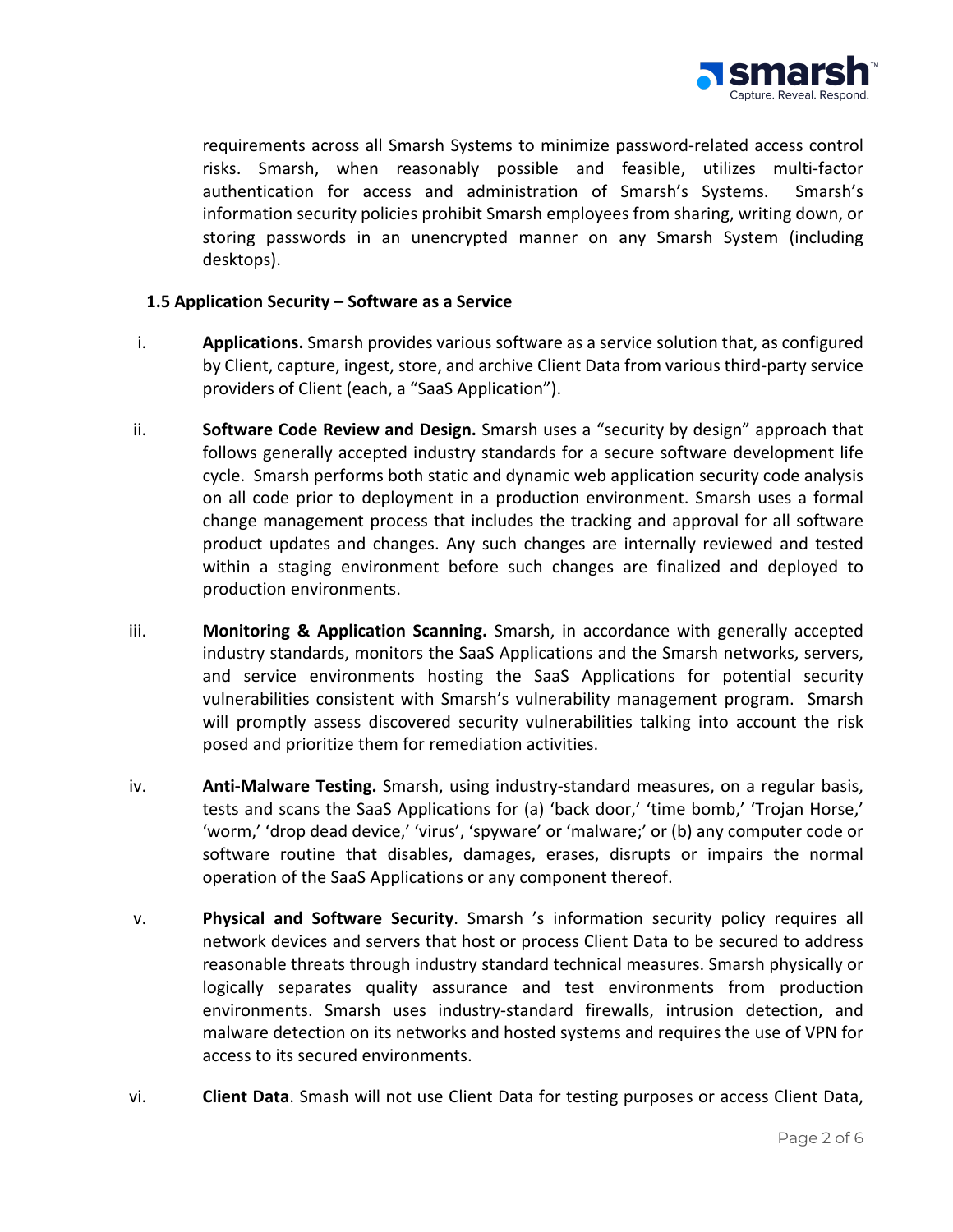

except as authorized by Client, or as required by the applicable services. Smarsh will not use any data derived from Client Data for any purpose except to provide the Services.

- vii. **Smarsh Physical Data Center Security**. Smarsh ensures that physical security controls are implemented to prevent unauthorized individuals from accessing Smarsh data centers. Smarsh uses data center security measures that align with industry standard practices for physical security and, at a minimum, require that Smarsh data centers use: floor-to-ceiling walls, multi-factor authentication for data center access, 24/7 security monitoring, alarmed exits, and onsite security personnel.
- viii. **Cloud Environment Data Center Security.** Smarsh may use infrastructure-as-a-service providers ("Cloud Providers") to provide the services (as applicable). Before utilizing a Cloud Provider, Smarsh evaluates the Cloud Provider's security controls and processes to ensure that such security program meets the applicable obligations contained in Smarsh's own Information Security Program. On a regular basis thereafter, Smarsh reviews each Cloud Provider's security controls as audited by Cloud Provider's thirdparty security audits and certifications to ensure that such Cloud Provider maintains its Security Program at a level consistent with Smarsh's Information Security Program. Such controls include the use, at a minimum, physical access controls, multi-factor authentication for data center access, 24/7 security monitoring, alarmed exits, and onsite security personnel
- ix. **Penetration Testing.** Smarsh performs annual penetration testing on the SaaS Applications using independent, third-party resources. Upon written request (and not more than once every 12 months), Smarsh will provide a summary penetration testing report to Client.
- x. **Performance.** Smarsh uses industry-standard technology and tools to monitor the uptime status of its SaaS Applications and to send alerts when any warning conditions need to be reviewed.
- xi. **Data Management.** Client Data is stored in a logically separated environment.
- xii. **Encryption.** Smarsh encrypts Client Data in transit and at rest using encryption techniques that comply with security industry standards published by NIST.
	- 1.6 **Business Continuity/Disaster Recovery.** Smarsh maintains a Business Continuity and Disaster Recovery Plan ("BCP") and shall activate the BCP in the event of a disaster, as defined in the BCP. Upon written request, Smarsh will make an executive summary of the BCP available to Client. Smarsh tests the BCP on a regular basis, and at least annually.

## 1.7 **Incident Response.**

i. **Security Incident.** Smarsh's Information Security Program includes incident response policies and procedures in the event that there is any actual, or reasonably suspected,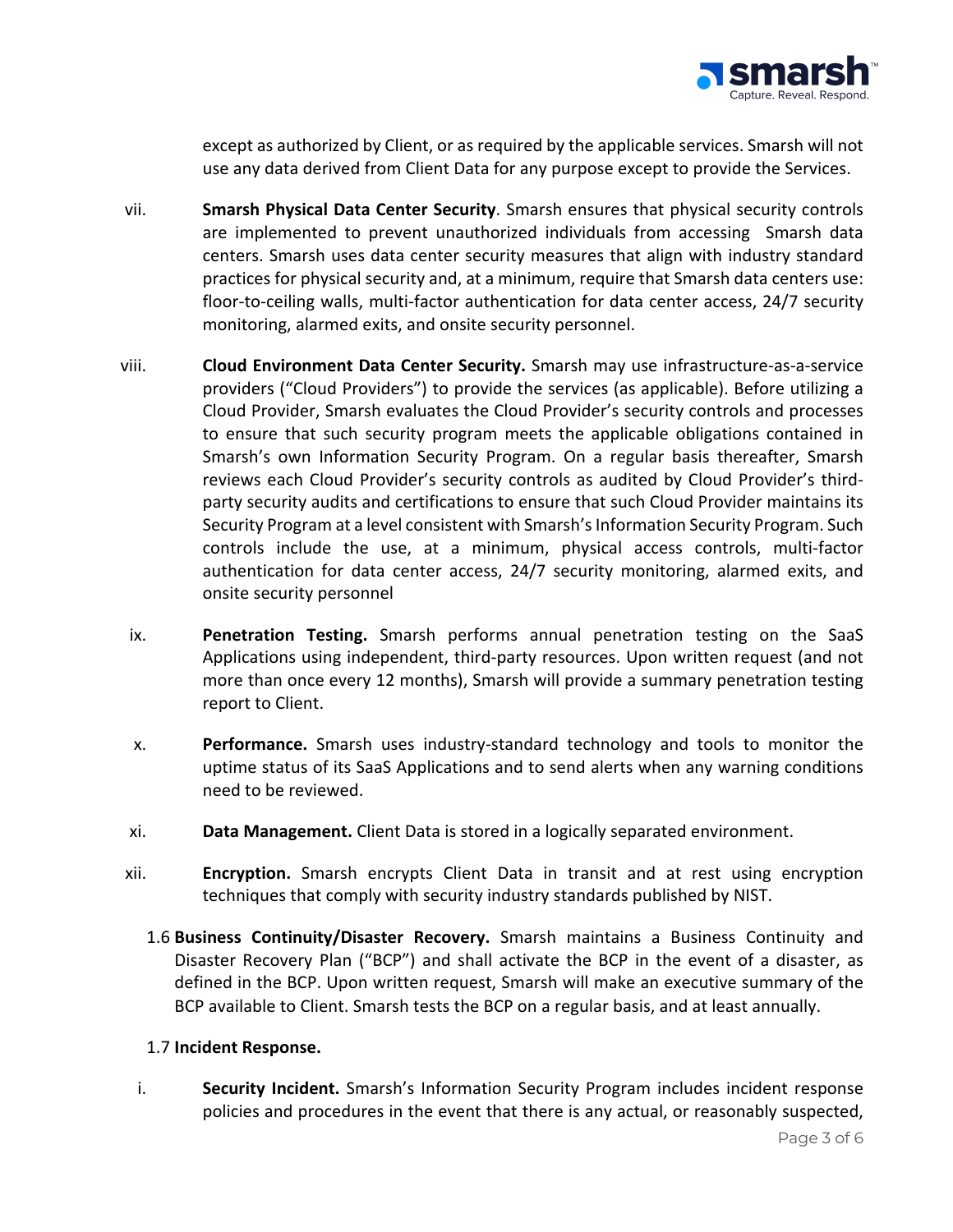

unauthorized access to Smarsh facilities, Smarsh Systems, or the SaaS Applications ("Security Incident"), including processes to ensure that (i) the Security Incident is contained and remediated in a timely fashion; (ii) if required, timely notice is provided to any affected parties (iii) the Security Incident is appropriately tracked; (iv) all related server logs are retained for at least ninety (90) days following the Security Incident; (v) all related Security Incident reports are retained for at least three (3) years; and (vi) all related Security Incident logs are appropriately protected to ensure the integrity of such log. Smarsh will promptly implement such procedures upon becoming aware of a Security Incident.

**2. Client Data Incident.** Upon becoming aware of any actual or reasonably suspected unauthorized third-party access to, or disclosure of, Client Data ("Client Data Incident"), Smarsh will: (i) investigate, and take reasonable measures to remediate, the cause of such Client Data Incident, and (ii) promptly, after discovery, provide written notice to the Incident Response Contact set forth in the Incident Contact Sheet.

#### **3. Security Documentation; Audit Rights; Security Assessments**

- i. **Security Documentation.** Upon written request, and subject to the confidentiality obligations set forth in the Agreement, Smarsh will make available to Client, at no cost to Client, a copy of Smarsh's most recent (i) annual independent SSAE 18 SOC 2 Type II report, (ii) executive summary of Smarsh's annual penetration test, and (iii) Smarsh's standard information gathering questionnaire (collectively, "Security Packet") to demonstrate Smarsh's compliance with the Information Security Program.
- ii. **Audit Rights** Upon Client's written request (and no more than once every 12 months), and subject to the confidentiality obligations set forth in the Agreement, Smarsh will make available to Client, at no cost to Client, Smarsh's Security Packet to demonstrate its compliance with the Information Security Program. After reviewing the Security Packet, if Client identifies areas of concern that have not been covered and are areas that Client is lawfully able to audit under applicable **laws, rules, or regulations**, then Client may submit to Smarsh additional reasonable requests for information regarding those areas of concern that are necessary to confirm Smarsh's compliance with its Security Program. If Client has additional requests for information outside the scope of this Section 2, Smarsh, at Client's sole expense, will respond to such additional requests for information about Smarsh's Security Program, including additional security questionnaires, subject to Smarsh's standard hourly rate of \$300/hr. Prior to completing such additional security questionnaire(s), Smarsh will provide Client with an estimate of the cost associated with responding to such questionnaire, and may request a deposit, before beginning such work.
- iii. **Security Assessments of Cloud Providers.** Client recognizes that Smarsh utilizes Cloud Providers to process Client Data or provide the Services. Client agrees that Smarsh does not have access to, or control over, the physical infrastructure or facilities used by such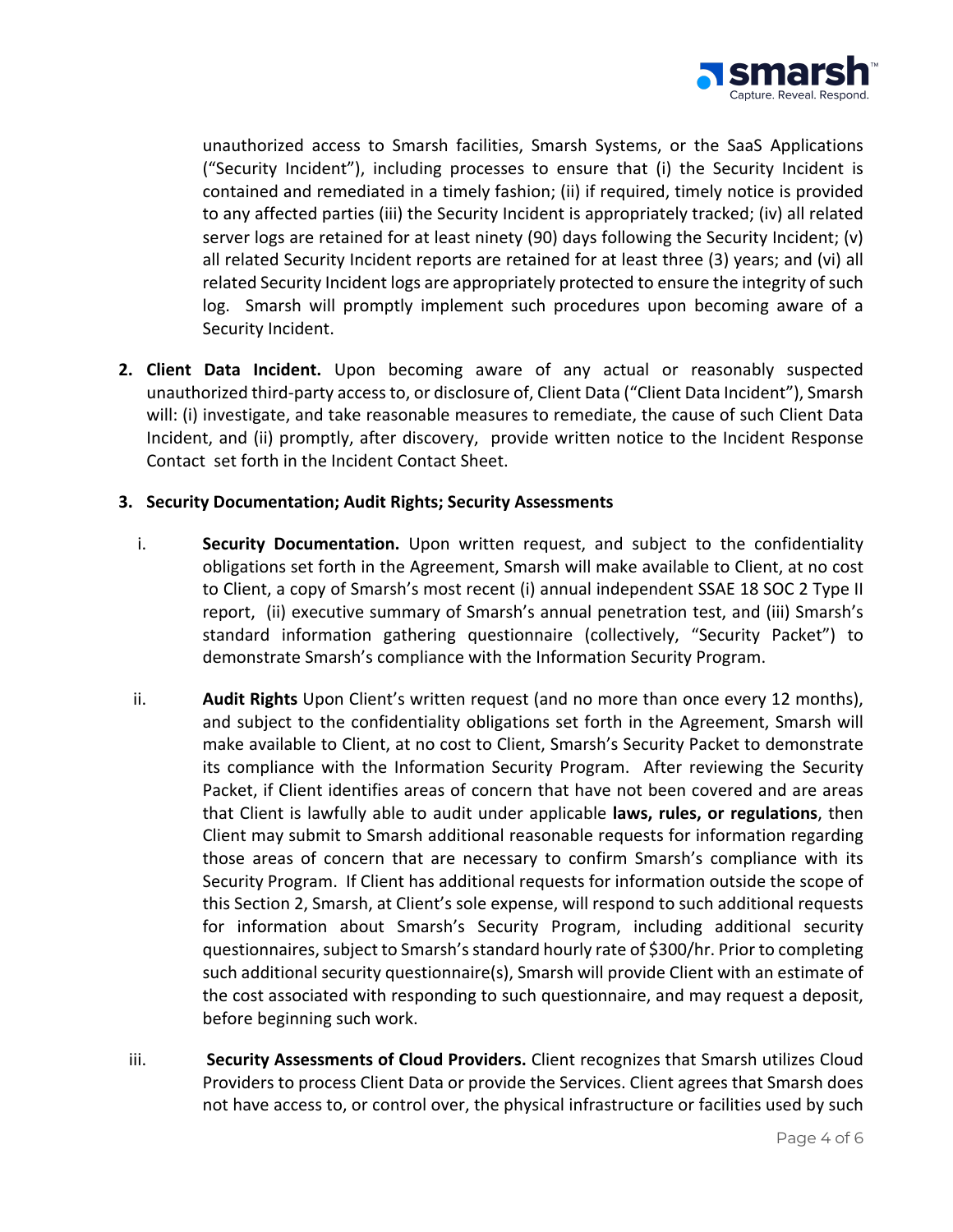

Cloud Providers or the manner in which such Cloud Providers allow third partiesto audit such Cloud Provider's security controls and processes. If Client wishes to conduct an audit of any related Cloud Provider applicable to the Services, Client may elect to do so in the manner set forth in this Section 2. Upon Client's written request (and no more than once every month), and subject to the confidentiality obligations set forth in this Agreement, Smarsh agrees to use commercially reasonable efforts to obtain the applicable sub-processor's or cloud provider's internal or independent security audit reports or SIG on behalf of the Client, and Smarsh shall provide such security documentation to the Client to the extent permitted and feasible. If Smarsh cannot provide such security documentation to the Client, Smarsh agrees to use commercially reasonable efforts to provide Client with sufficient information to obtain such security documentation on its own.